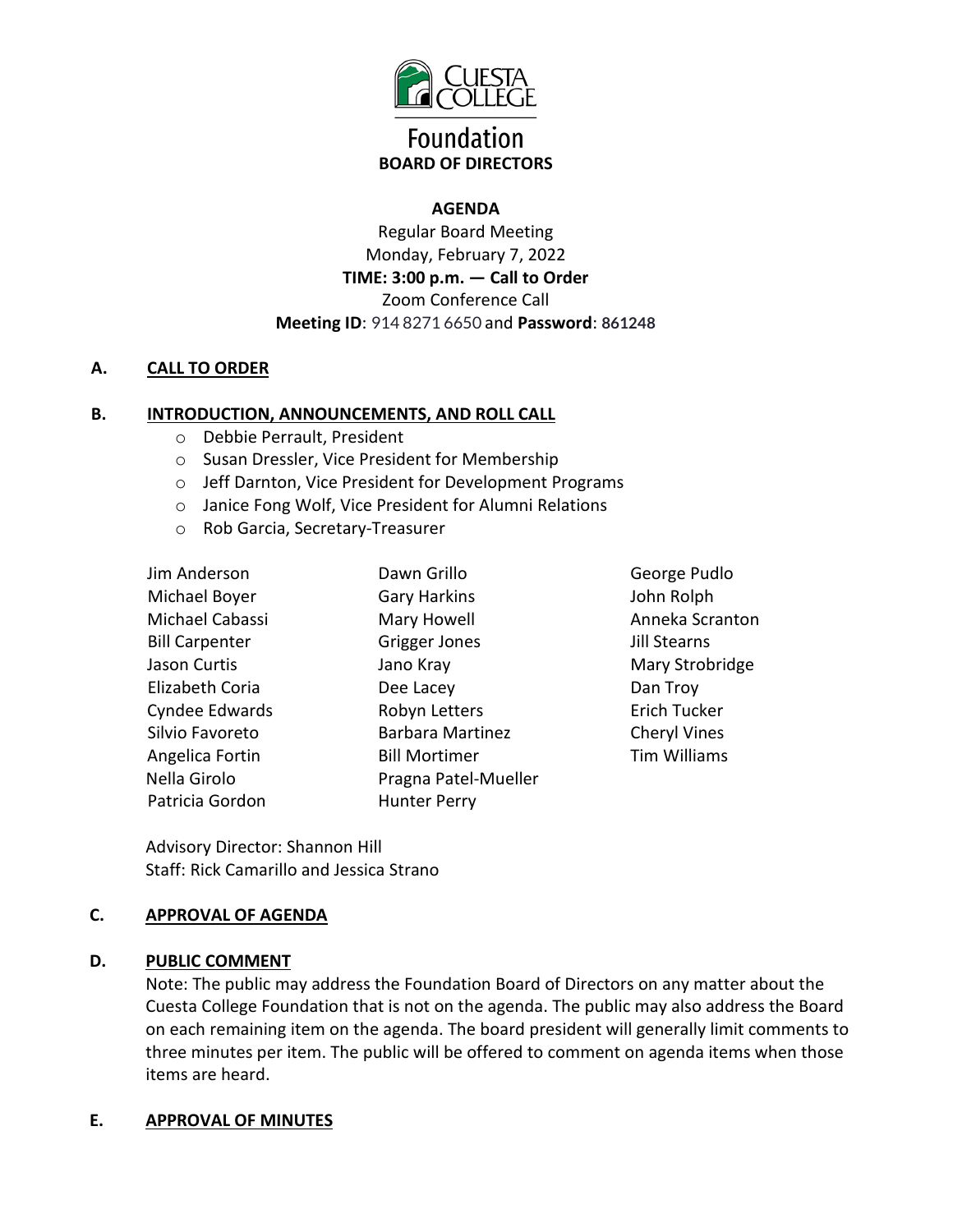Approval of unadopted minutes regarding the regular meeting on Monday, November 1, 2021 (attached).

### **F. COMMUNICATIONS**

Note: Members of the board and the president may report the receipt of various items of correspondence, which may be of interest to the college and the Foundation.

# **G. PROGRAM**

Dr. Elizabeth Coria the Cuesta College's Assistant Superintendent / Vice President of Student Success & Support Programs and College Centers will provide highlights from Student Success and Support Programs.

# **H. BUSINESS AGENDA**

- 1. Quarterly Financial Report (attached) Rick Camarillo will present information and discussion the quarterly financial statements.
- 2. Measure L Update A quarterly update will be provided on Measure L implementation.
- 3. Annual Quasi-Endowment Report (attached) Rick Camarillo will present the Quasi-Endowment Report, identifying all capitalization and decapitalization of quasi-endowments.
- 4. Foundation President's Open Discussion Foundation President Debbie Perrault would like to open up the floor for any thoughts and forward-thinking.

# **I. ACTION ITEMS**

1. Strategic Plan 2022-2024 (attached) Shannon Hill will present the 2022-2024 Strategic Plan on behalf of the Foundation Strategic Planning Ad Hoc Committee. The Board will review, discuss, and act on the Strategic Plan 2022-2024.

### **J. REPORT FROM FOUNDATION PRESIDENT**

• Executive Committee Updates

### **K. REPORT FROM THE SUPERINTENDENT/PRESIDENT**

• District Updates